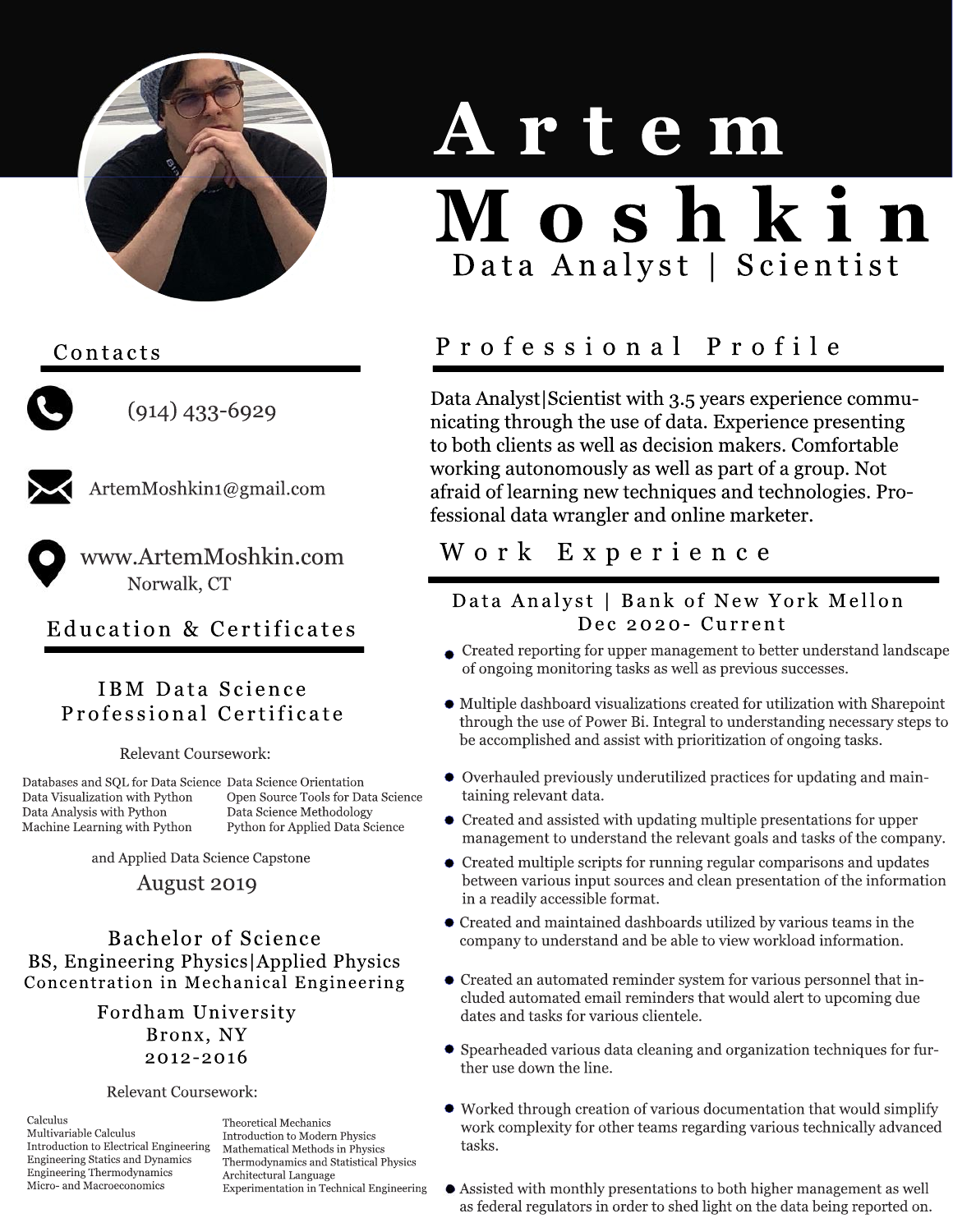# **Artem M oshkin** Data Analyst | Scientist

Python SQL Excel R Tableau GoogleAnalytics GoogleAdwords BingAds Gemini Advertising FacebookAdvertising Powerpoint

### Proficient In

DataAnalysis Machine Learning Search Engine Marketing BigData Analytics Online Advertising Digital Marketing Web Development Pay Per Click Optimization Physics Digital Strategy FacebookAdvertising Marketing Strategy Mathematics Online Marketing

## Skills Work Experience (Continued)

## Data Scientist | Zenabi Data Jan 2020 - April 2020

- Engaged in weekly client meetings, reporting on performance, optimizations and providing adhoc reporting.
- Implemented API data pulling from Google Ads.
- Automated daily reporting for Google Campaigns.
- Created and continually optimized bidding algorithms for Google Adwords campaigns for multiple clients with varying needs, keywords, and KPI goals.
- Spearheaded analysis of various creative content and its engagement across Google and Facebook.
- Identified and implemented audience segmentation  $\bullet$ for a number of fashion industry clients on both Facebook and Google.
- Organized and managed deep dives into top customers for a fashion client. This included finding information on the top clients as well as identifying patterns and commonalities among this top performing segment.
- Conducted keyword research for various clients and identified and launched keywords and creative content for a number of brands. Continued to manage and optimize spending while expanding keyword lists.